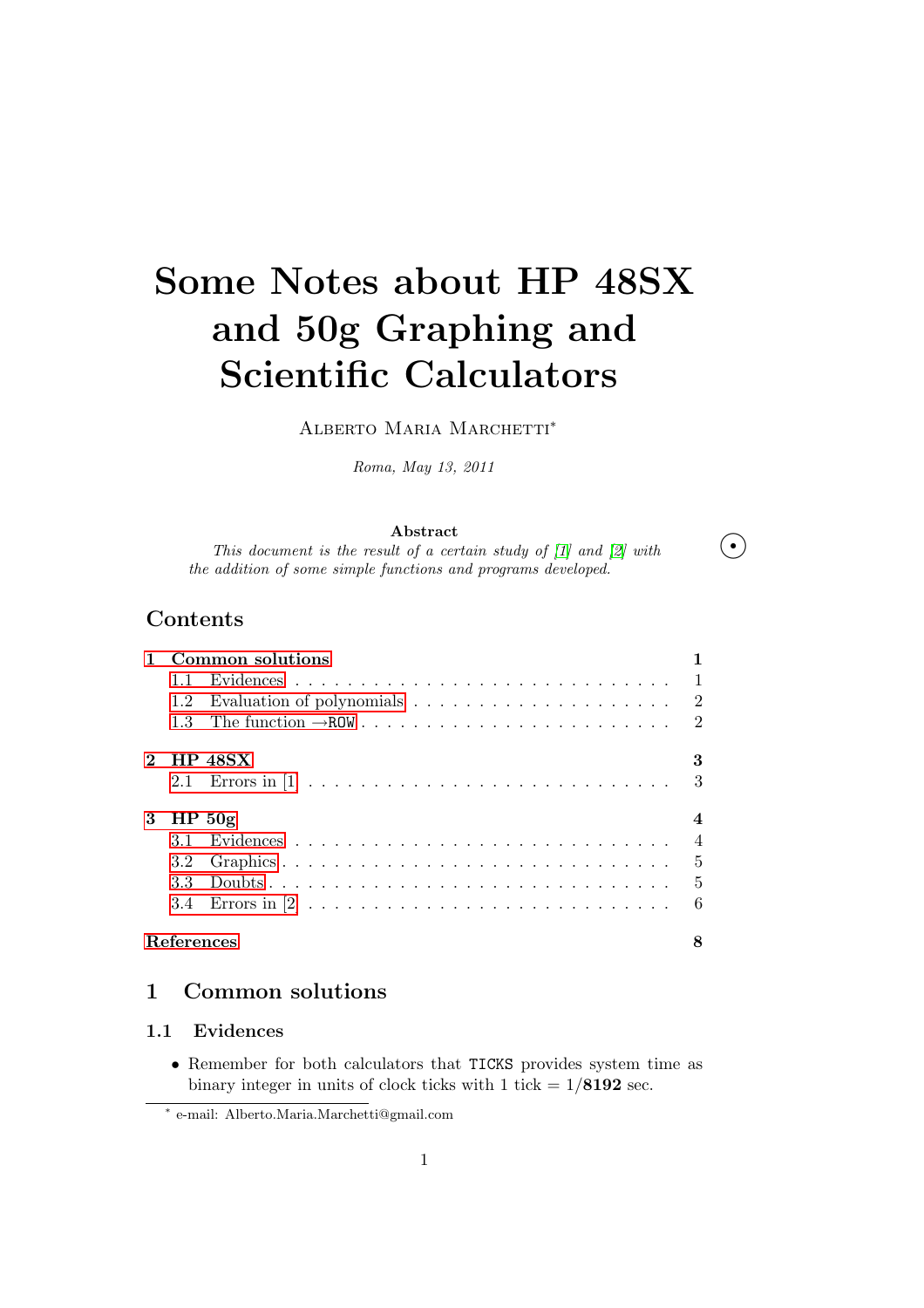<span id="page-1-0"></span>• CLVAR is useful for both, to purge all the variables from an index. In 48SX it's possible to have it prepared with  $\vert \vec{r} \vert$  PURGE. Unfortunately there is no shortcut in 50g.

## 1.2 Evaluation of polynomials

To solve a polynomial with the 50g there is a bit too hidden function PEVAL which considers the coefficients  $a_i$  of the polynomial:

$$
a_n x^n + a_{n-1} x^{n-1} + \dots + a_1 x^1 + a_0 x^0
$$

exactly in this order and put into a vector  $[a_n \dots a_o]$ . With the 48SX it's easy to program the function using a reversed vector  $[a_0 \dots a_n]$  as in the following function PEv1:

$$
\begin{array}{rcl}\n\ll & \rightarrow & x \\
\ll & \text{OBJ} \rightarrow & \text{OBJ} \rightarrow & \text{SWAP} & 1 & - \\
& & \text{START} & \\
& x & * & + \\
& & \text{NEXT} & \\
& & & \gg\n\end{array}
$$

A function that behaves as the 50's PEVAL, having the same order of the coefficients, may be Pev:

$$
\begin{array}{cccc}\n & \ast & \rightarrow & x \\
\ast & \text{OBJ} \rightarrow & \text{OBJ} \rightarrow & \text{O} & \text{ROT} & 1 + \text{ROT} & 1 + \\
 & & \text{FOR} & j & \\
 & x & * & j & \text{ROLL} & + \\
 & & -1 & \text{STEP} & \\
 & & \ast & \ast\n\end{array}
$$

which is more complex than Pev1, but has the advantage of using exactly the same vector than PEVAL. Note as well in fig. 1, that PEv, as PEVAL, works even with one-element vector *(i.e:* a constant), where  $PEv1$  can work with 2-elements at the minimum  $(i.e.$  linear).

#### 1.3 The function →ROW

The function  $\rightarrow$ ROW of the 50g is quite useful, but missing on the 48SX. Here is a substitute which works exactly in the same way, as shown in fig. 2 as well: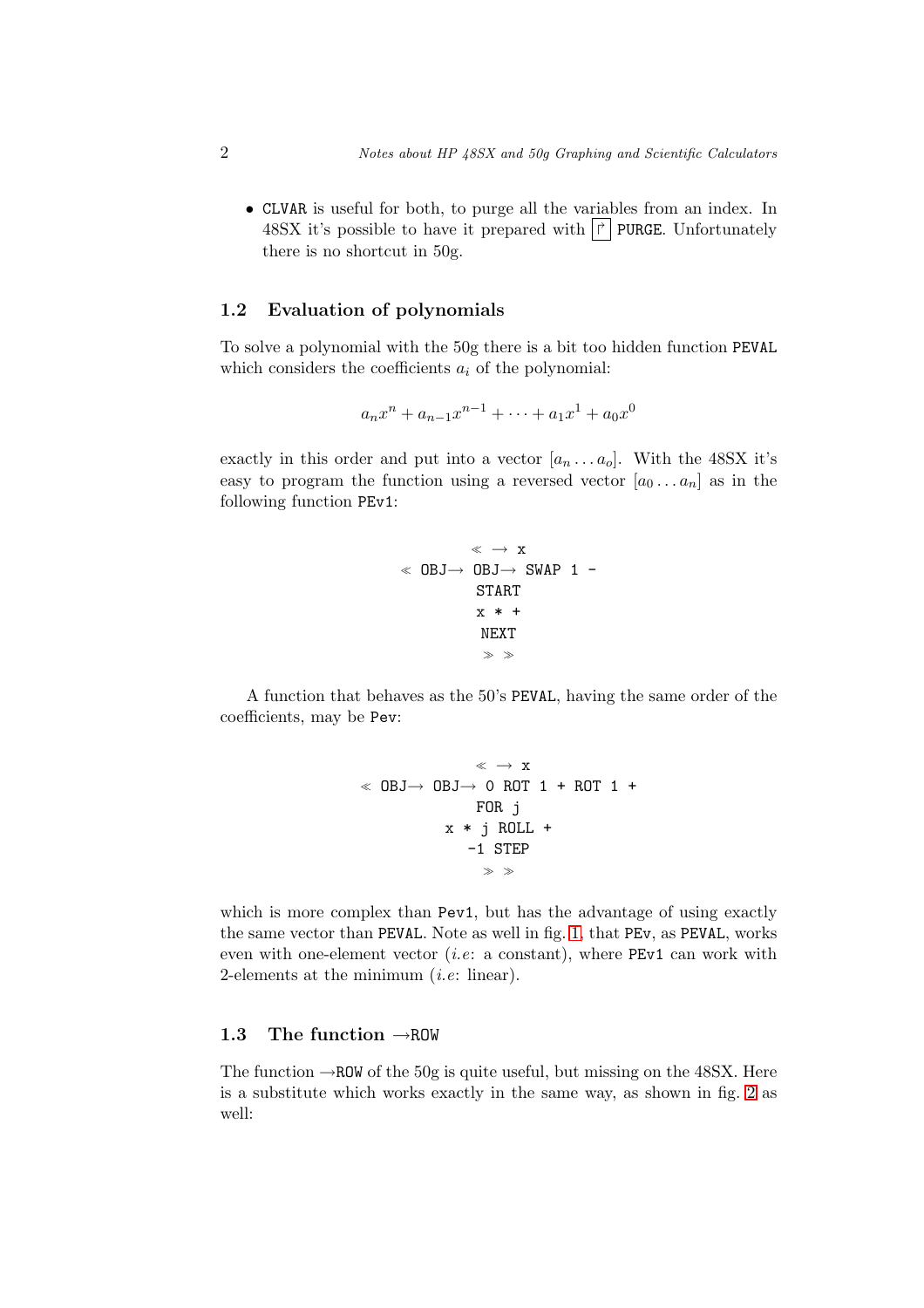<span id="page-2-0"></span>

Fig. 1: Check of polynomials functions in HP 50g (light grey screen) and in HP 48SX (darker and sort of greenish screen).

$$
\begin{array}{cccc}\n\text{\large $\ll$ DBJ$\rightarrow$ DBJ$\rightarrow$ DROP & $\rightarrow$ R$ C} \\
\text{\large $\ll$ R$ C $\ast$ $\rightarrow$ p} \\
\text{\large $\ll$ 1 R$ START} \\
\text{\large $1$ C START} \\
\text{\large $1$ C START} \\
\text{\large $p$ ROLL} \\
\text{\large $NEXT} \\
\text{\large $C$ $\rightarrow$ ARRY $p$ C$-$ 1 + 'p' STO} \\
\text{\large $NEXT} \\
\text{\large $\gg$ R $\gg$} \\
\end{array}
$$

## 2 HP 48SX

## 2.1 Errors in [1]

• p. 155: RDZ is a function to set the seed and not to produce a random number with the seed in level 1.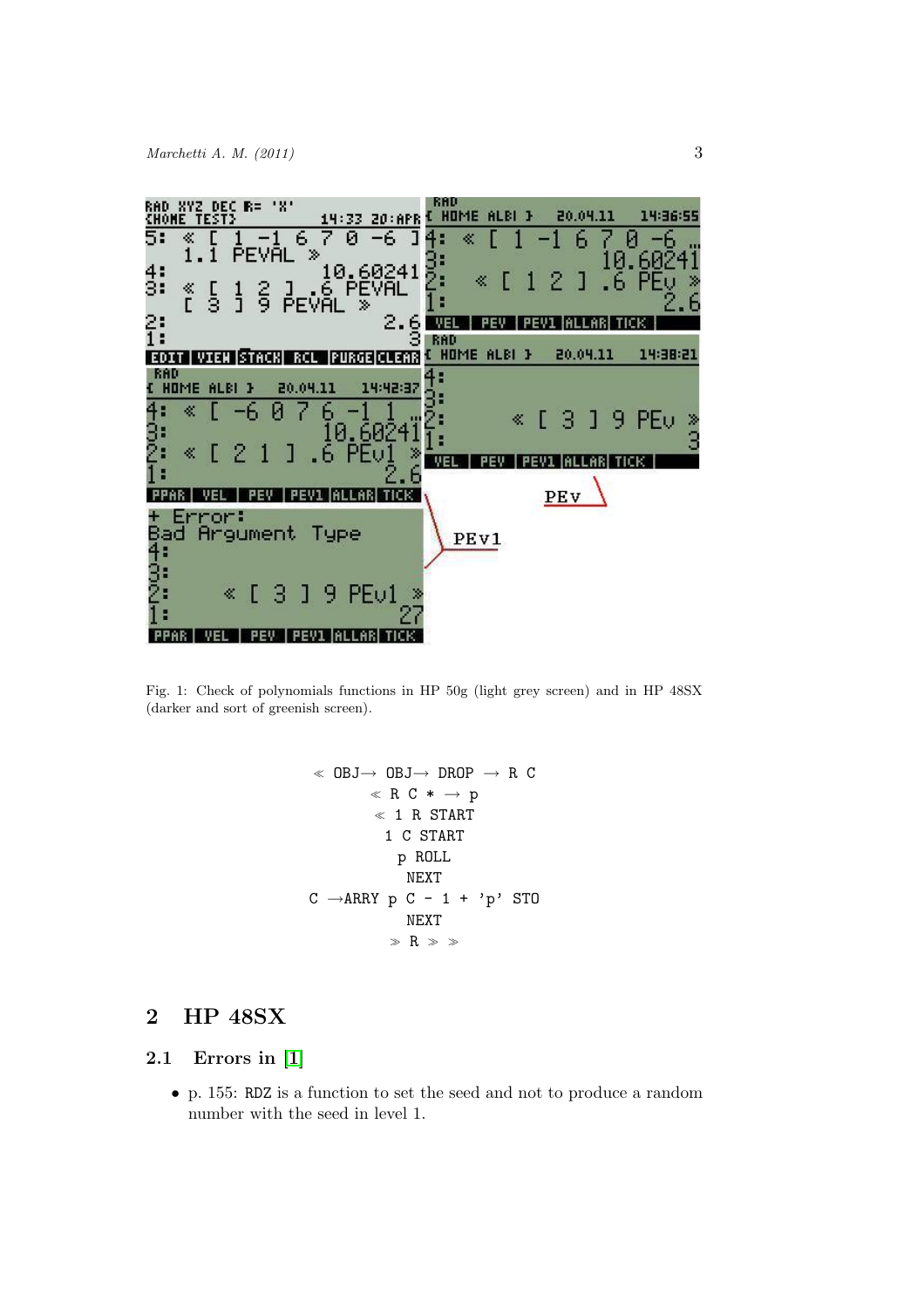<span id="page-3-0"></span>

Fig. 2: An example of the function  $\rightarrow$ ROW.

- p. 363: Probably that  $[3 4 5]$  should be  $[4 5 6]$ !
- pp. 428–430: the example of solution of the equation:

$$
\frac{3}{2x-1} + 4 = \frac{6x}{2x-1}
$$

which gives  $x = 0.5$  in the text, is absolutely wrong, because the equation is always false and with no solutions: in fact should be  $x \neq \frac{1}{2}$  $\frac{1}{2}$ .

• pp. 430–432: the "right" solution of equation:

$$
\frac{n-5}{6n-6} = \frac{1}{9} - \frac{n-3}{4n-4}
$$

should be  $n = \frac{53}{11}$  $\frac{35}{11}$  and not  $n = 4.8$  (better would be  $n = 4.\overline{81}$ ); moreover no hint is done that should be  $n \neq 1$ , as evident from the equation itself and from many passages.

- p. 451: the (wrong and not "inaccurate") result for  $Y = 2 \text{ isn't } 5.53$ . but 7.86.
- p. 511: the Italian word "espressioine" should be "espressione".
- pp. 547–548: the picture at p. 548 isn't the result of the program at p. 547: an automatic translation from Italian to English has occurred!

## 3 HP 50g

#### 3.1 Evidences

• The function DROITE to find the equation of the straight line in the plane that connects two complex numbers taken as two points in the plane.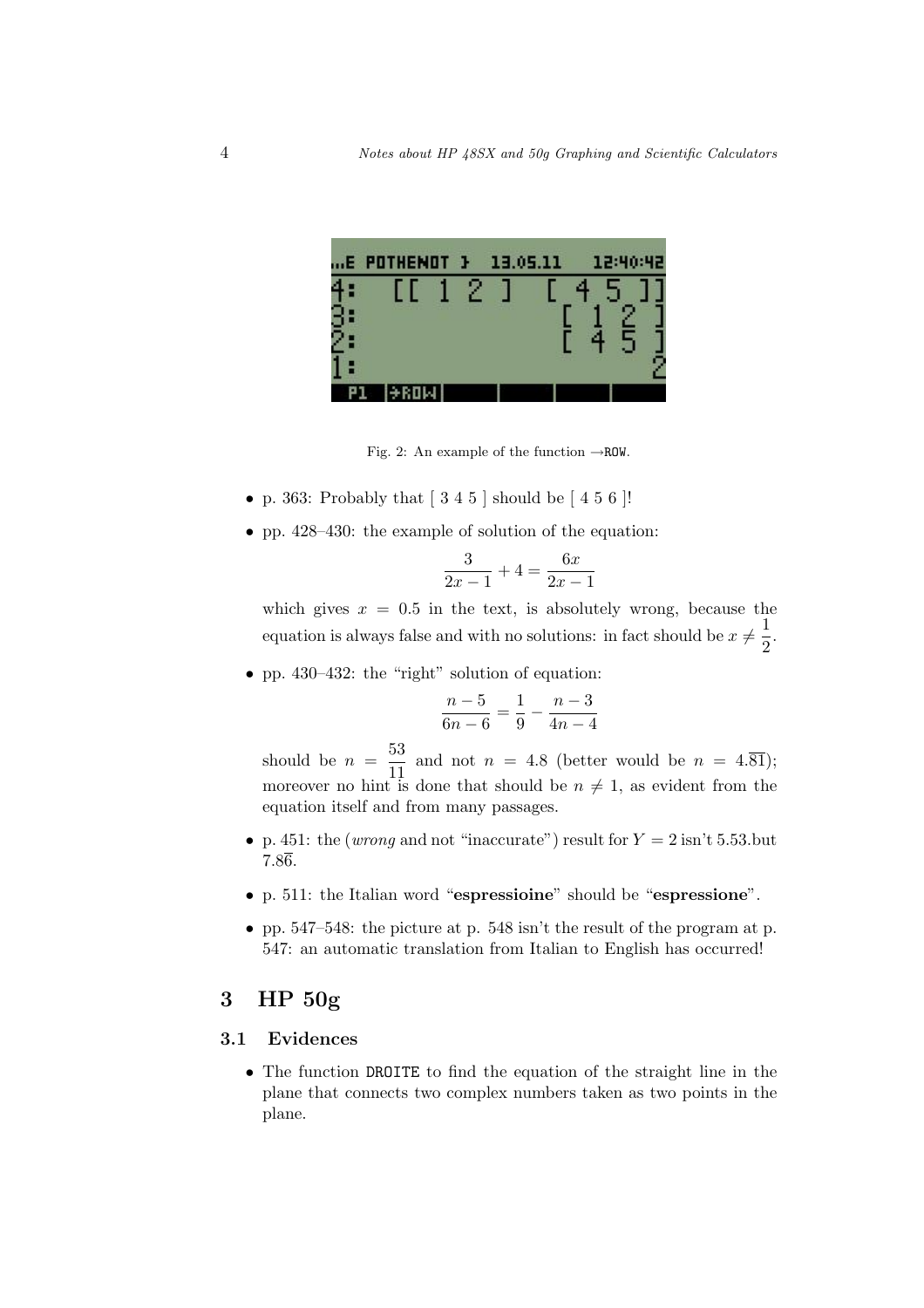<span id="page-4-0"></span>

Fig. 3: A HP 50g fast graphics.

- The function MENU, like e.g: 117.02 MENU to find strange units like dB.
- The function PEVAL, cited in 1.2, to evaluate polynomials.

## 3.2 Graphics

In fig. 3 a simple example of a 3[D gr](#page-1-0)aphic which can give an idea of the power of the calculator.

## 3.3 Doubts

- There is quite a confusion about SD formatting: [2] says FAT32 produced by a calculator FORMAT, and FAT[16] is considered as just supported, while on the HP site FAT[16] is reported as the only supported and working possibility.
- There is no instruction in [2] about the correct compatible SD: no warning is present about the incompatibility of SHDCs. And note that SDMCs are quite rare nowadays!
- There is no apparent reaso[n t](#page-7-0)o force 'Radians' for many operations. For example in the expression:

 $\pi \rightarrow$ NUM  $\rightarrow Q$ 

• It's very undesirable that so many functions (like DARCY and many other) don't have a correspondent HELP function. What are they for, if there is no quotation in the manual? And should a user go around with a printed manual or a PC? Without speaking about MES, MINITM, MITM, MSOLVR, and so on.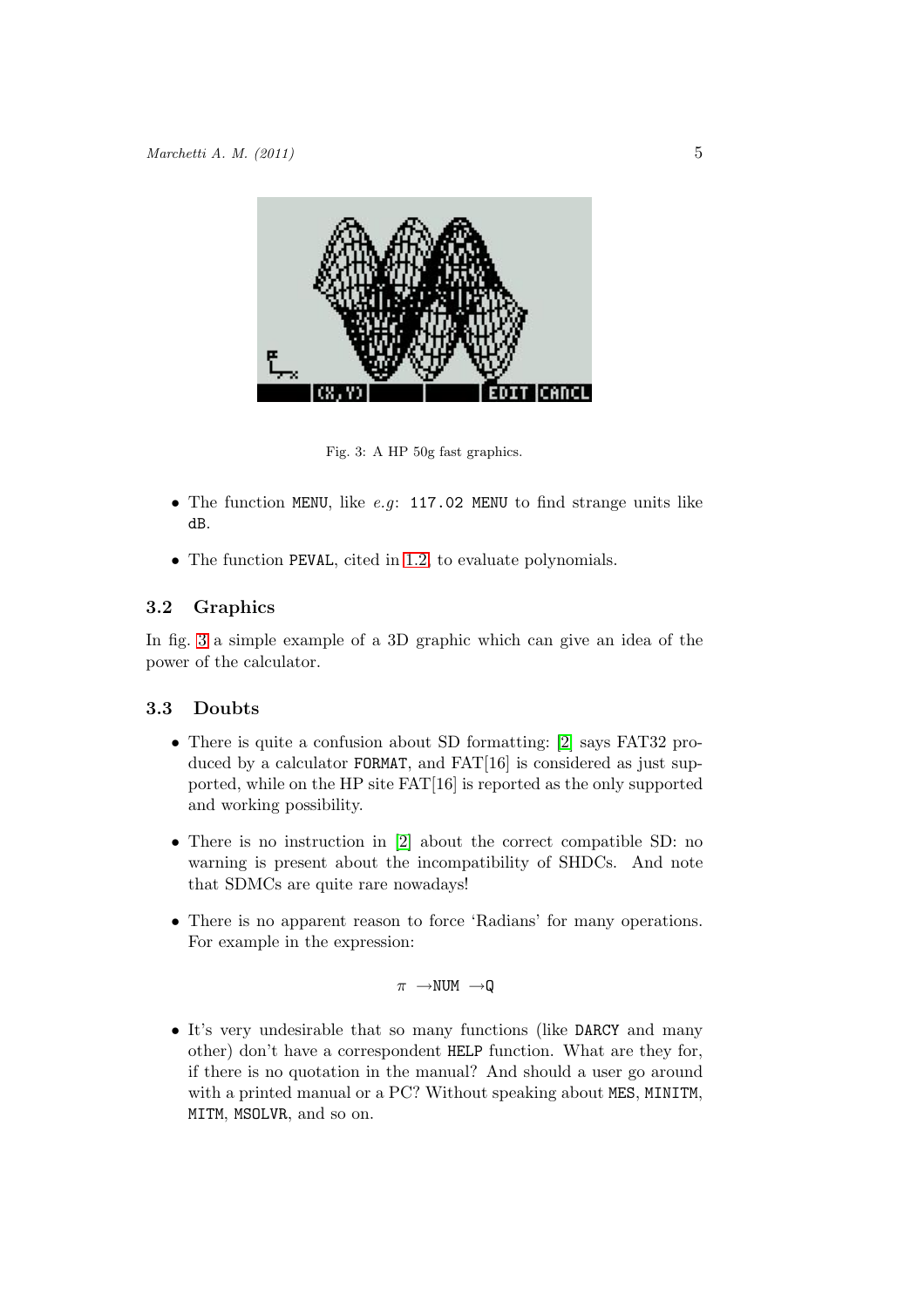- <span id="page-5-0"></span>• Many approaches are quite cumbersome and not always easy to remember: for instance the way to go to the soft numerical solver is holding down  $|\vec{r}|$  then 7. And the logic? Is it always so? Absolutely not.
- Sometimes equations are in form of list, sometimes in form of vector. Very confusing.
- It's incredible that functions are dispersed in this way. Example: SIZE of a list inside PRG, where  $\Sigma$ LIST inside MTH!
- It's annoying that in many solvers, like that in  $[2, p. 11-20]$  it's impossible to get a value from the stack in RPN, even if it's possible to choose a variable or to enter it with EDIT.
- 3.4 Errors in [2]
	- p. 1–12: "ALPHA-Right-Shift function, to enter the symbol  $P$ " enters instead the symbol  $\Pi$  (note, not  $\pi$ ).
	- p. 1–28: "Au[to](#page-7-0) **intend** cursor when entering a carriage return" is indent instead.
	- p. 2–21: "The editing of algebraic **equations** follows the same rules as the editing of algebraic equations.". Nice sentence! Should be 'expression' I think...
	- p. 2–31: the **minus** in equation:

$$
\frac{d}{dt}(\alpha \cdot t^2 - \beta \cdot t + \delta) = 2\alpha \cdot t + \beta
$$

is obviously a plus.

- p.  $6-21$ : the evaluation of the combined equation with EVAL(EQ), asks for approximate mode (two times) and only if one answer is 'Yes' there is a result, obviously different from that of the text. This happens if PIPES is a subdirectory of the previous one, where many variables are already defined. If it's a complete independent subdirectory, or if the variables of the upper directories are purged, it works as described.
- p. 7–5: "The final solution is  $X = 1.8238$ ,  $Y = -0.9681$ ." should be  $Y = -0.9682$ .
- p. 7–10: "In order to solve any triangle, you need to know at least three of the following six variables: a, b, c,  $\alpha$ ,  $\beta$ ,  $\gamma$ ." which is absolutely false; if you know the last three you know a redundant variable, but not the sides. The right sentence should be "In order to solve any triangle, you need to know at least three of the following five variables: a, b, c, plus two variables chosen among  $\alpha, \beta, \gamma$ ."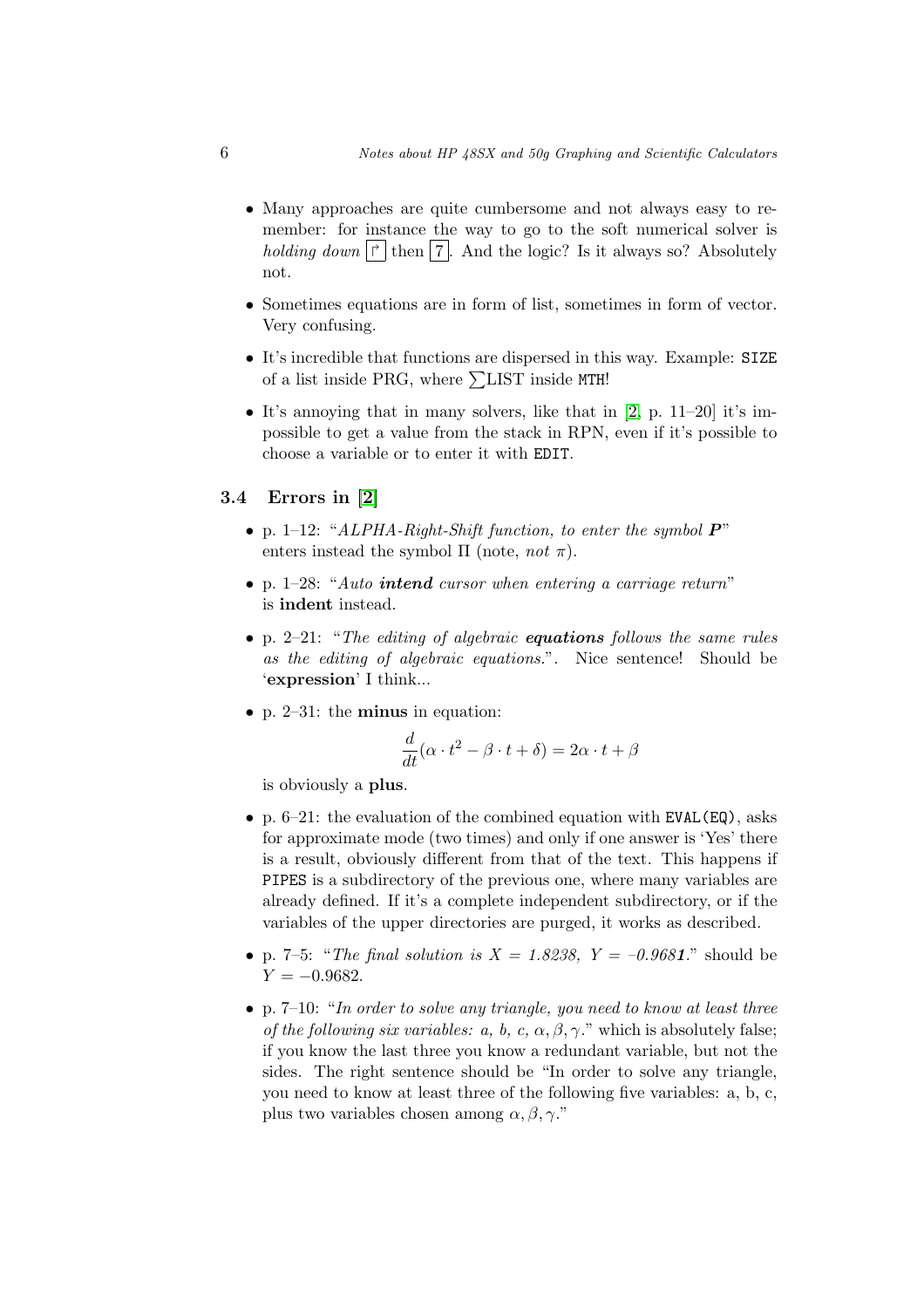|          | "XYZ DEC R= "X"<br>TEST TITE     |               |            |
|----------|----------------------------------|---------------|------------|
| 6:<br>5. | $(1\,5\,3\,1\,2\,1\,3\,4\,2\,1)$ |               |            |
| 4:       |                                  | 1.6348773842  | 10.J720    |
| 3:<br>2: |                                  | 1,93078203669 | 720.Гта    |
| 1:       | <b>ELISTMLIST SORT REVLI</b>     | 1.00320315402 | <b>ADD</b> |

Fig. 4: What looks to be a bad error.

- p. 7–11: "Here is the sequence of keystrokes to use to prepare and store this list." but the sequence is missing, even if there is no need of a sequence at this point.
- p. 8–3: "Addition of a single number to a list produces a list augmented by the number, and not an addition of the single number to each element in the list". Here is the place to add that if you want an addition of a single number to each element is simple: just subtract the negation. By the way the operator  $ADD$  for  $+$  is almost useless. If an operator should be added, better an operator fo concatenation like CONC, even if personally, I would have used an operator like "," (comma) as in APL or " $\parallel$ " as in PL/i. This looks to have another bad effect as well, like what's stated in [2, p. 8-13] where ADD should be used instead of  $+$  for programs working with a list. Really bad.
- p. 8–17: about the geometric mean, it should be  $\sqrt[10]{720}$  and not  $\sqrt[720]{10}$ , in my opinion, as shown in fig. 4.
- p. 9–1: *Physical vectors have two or three components...*". Well, physical vectors may have much more than three components, and viceversa also non physical vectors may have 2 or 3 components.
- p. 9–1: "...we will choose the notation  $A = [Ax, Ay, Az]$  or  $A = [Ax, Ax]$ Ay, Az, to refer to...". Repetition.
- p. 9–22: step 4 can be substituted with a simpler DROP.
- p. 10–6: "In RPN mode, this exercise is performed by entering  $\boxed{A}$  ENTER 3 ENTER  $\boxed{GET}...$ ".

This is absolutely wrong. If you follow it you'll get 2 and not 2.8, *i.e* the second element of A. You should enter 6, or better  $\{2, 3\}$  to get 2.8.